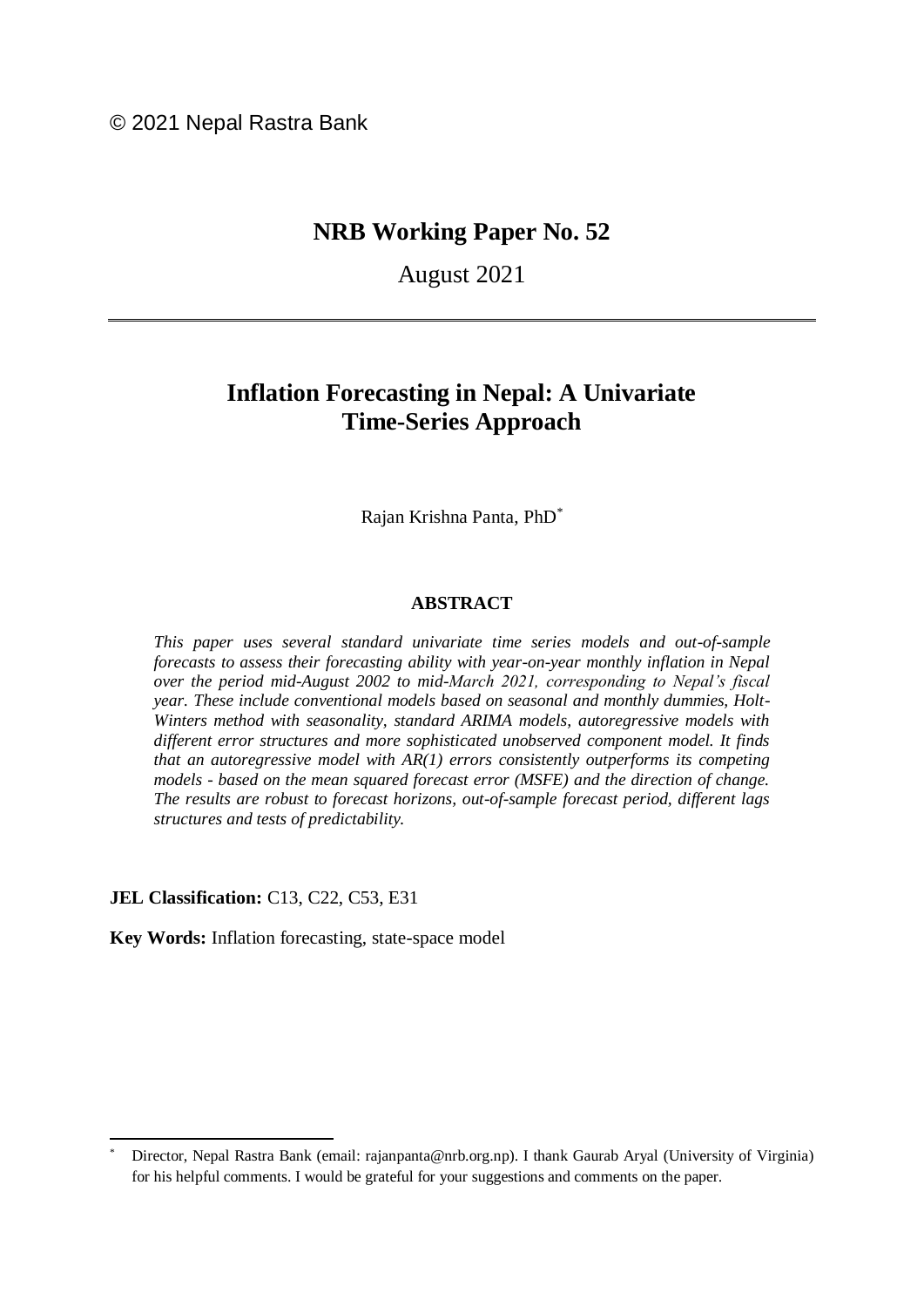## **I. INTRODUCTION**

Maintaining price stability is one of the major objectives of Nepal Rastra Bank (NRB) along with maintaining favorable balance of payment. For the conduct of monetary policy, central banks need to be forward-looking due to the lag in the monetary transmission mechanism. Inflation forecasting provides the basis to target the appropriate levels of other monetary and financial variables, such as money supply and credit. Reasonably accurate inflation forecasting is, thus, a sine qua non for the successful implementation of the monetary policy.

This paper utilizes the univariate time series techniques to model and forecast inflation in Nepal. The univariate time series analysis consists of a single variable ordered sequentially over uniform time intervals. In contrast to structural models, time series models are often atheoretical in nature which attempt to capture empirical regularities in the data. Modelling the univariate series involves the analyses of its own current and past values and the error terms that are particularly useful for forecasting purposes (Enders, 2004; Hamilton, 1994; Chatfield, 2000).

There are several studies which examine the determinants of inflation in Nepal.<sup>1</sup> As Nepalese currency is pegged to the Indian rupee, the major variable influencing inflation in Nepal is the inflation rate in India among others. These econometric models, though useful in explaining the past behavior of inflation, have limited use in forecasting inflation. For forecasting inflation, one needs to forecast the explanatory variables, which increases the possibility of errors as the number of variables increase. In contrast to previous studies, this article focuses on exploiting the properties of time series data on inflation. This article, to the author's best knowledge, is the first attempt to rigorously model inflation in Nepal using a more general univariate time series approach.

The article presents twelve competing models starting from simple specifications to progressively complex ones. The first set estimates the models with different seasonal dummies and time trend. The second set utilizes the Holt-Winters method with seasonality. The third set imposes different error structures on the autoregressive models. Finally, the last model uses the state-of-the-art unobserved component model. The pseudo out-of-sample forecasting exercise is done and the Mean Square Forecast Error criterion is used to select the model with best forecasting model.

The remainder of the paper is structured as follows. Section two provides the description of the data. Section three examines the alternative theoretical models and estimation method of these models. Section four presents result of the estimation and Section five conducts a brief sensitivity analysis of the results. Finally, section six concludes.

 $\overline{a}$ See for example, the report Inflation in Nepal for a literature review (Nepal Rastra Bank, 2007).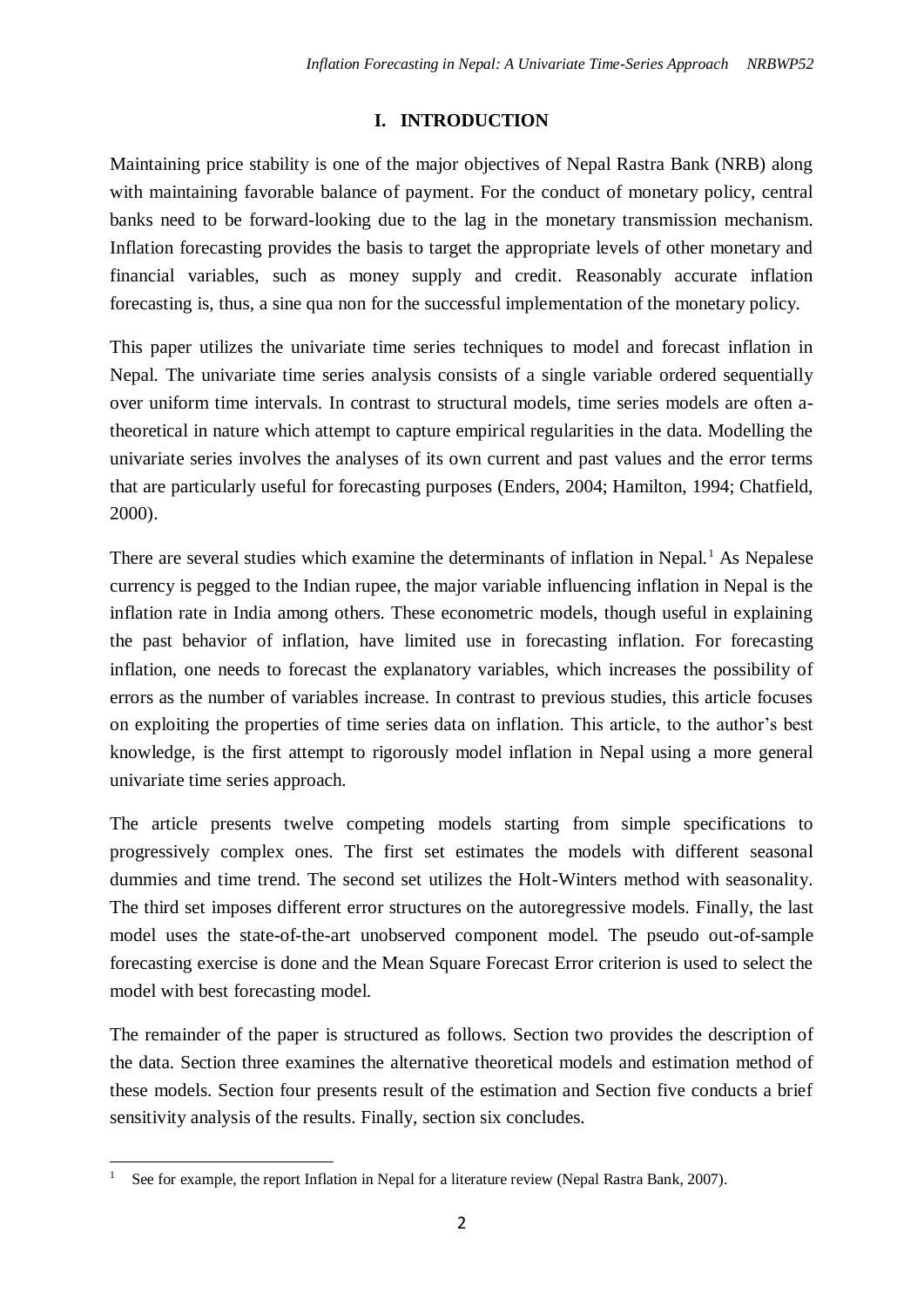## **II. DATA**

The data consist of a single time-series monthly inflation data from 2002 (mid-July) to 2021 (mid-March), corresponding to Nepalese fiscal year (that is 224 observations in total). The monthly inflation is computed from the year-on-year change in the Consumer Price Index (CPI). The CPI data series is taken from various issues of Quarterly Economic Bulletin published by the NRB.<sup>2</sup> For example, the inflation for first month of 2002 refers to the change in the CPI of mid-August, 2002 to the CPI of mid-August 2001. Taking year-on-year change inflation is one of the common methods to remove seasonality.<sup>3</sup>

The time series plot of the inflation data reveals the persistence and discernible upward trend up to mid-2008, reaching its peak (Figure1). Though the inflation declined afterwards, there does not appear a trend up to 2016, after which inflation declined sharply. Table 1 provides the major descriptive statistics of the inflation data series.

**Table 1: Summary Statistics (in percent)**

| <b>Variable</b> | Mean | <b>Standard Deviation</b> | Minimum | Maximum |
|-----------------|------|---------------------------|---------|---------|
| Inflation       | 7.09 | 2.82                      | 1.31    | 13 77   |



**Figure 1: Monthly year-on-year inflation**

Note: The monthly inflation refers to the year-on-year change in the Urban CPI from mid-August, 2002 to Mid-March, 2021 according to the Nepalese fiscal year, which starts from around Mid-July.

 $\ddot{\phantom{a}}$ 

<sup>&</sup>lt;sup>2</sup> The Quarterly Economic Bulletin published by Nepal Rastra Bank contains various quarterly and monthly CPI series. For the present analysis, I use the National Urban CPI to compute the monthly inflation series.

<sup>3</sup> I also tried the annualized data which better reflects the subsequent changes in monthly inflation. However, the annualized data showed a significant degree of variation, which is not appropriate to forecast inflation.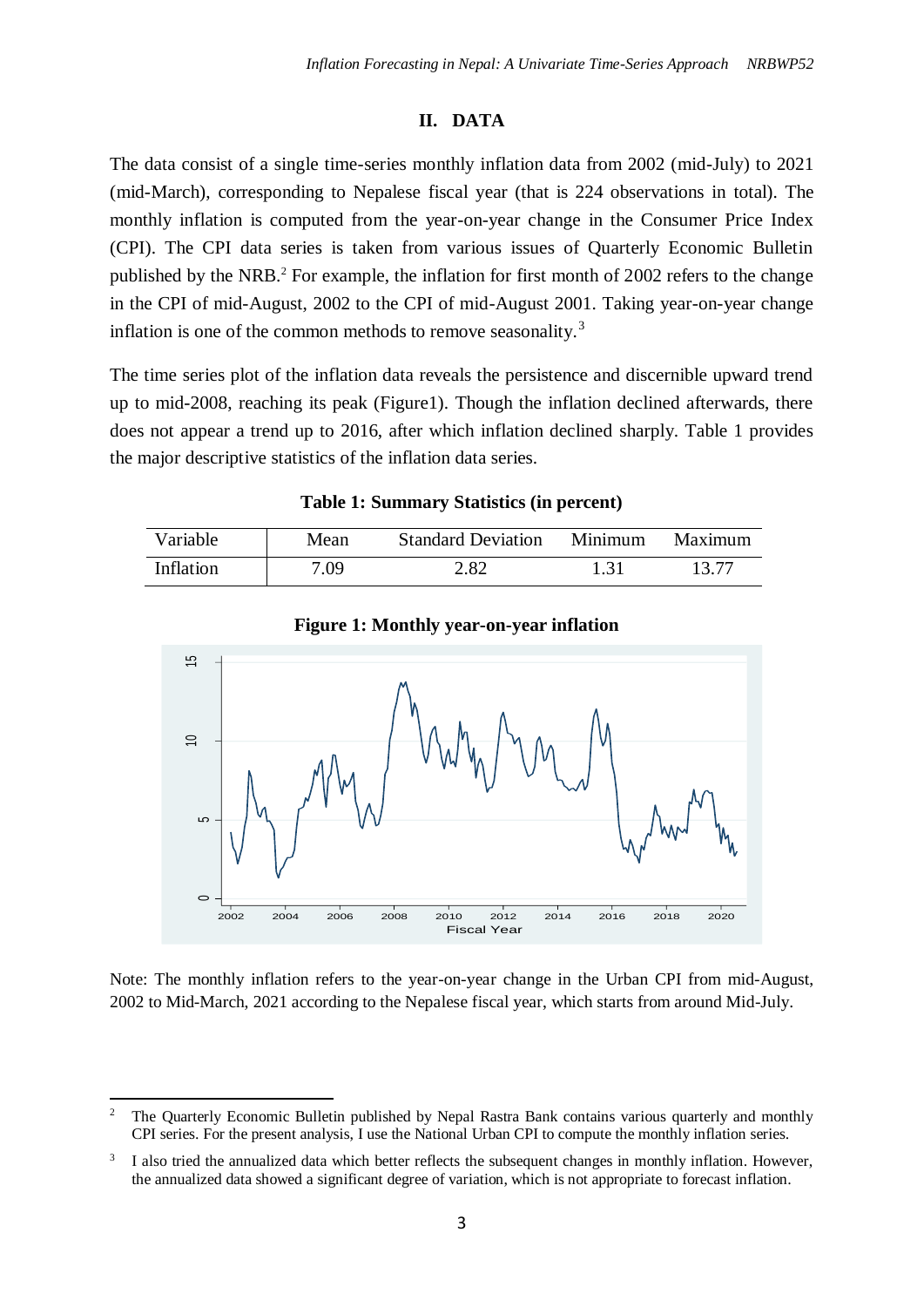## **III. MODEL AND ESTIMATION METHOD**

This section presents competing models starting from a simple specification with the linear time trend and different seasonal dummies. The second model is based on Holt-Winters method with seasonality. The third core set comprise of autoregressive models with four different error structures. Finally, the results of these models are compared with the integrated moving average models. A one-step ahead recursive pseudo out-of-sample forecast is done for all models beginning from T0= 48 months.

The mean square (forecast) error (MSFE) is computed for all models. The mean square error  $(MSE)^4$  is one of the popular criteria for model selection (Diebold, 2004).

The model with best forecast performance is selected based on the minimum MSFE.

## **3.1 Seasonal Dummy variables model**

The first set of following four models are used for the forecasting exercises: Model (1) with the time trend and the fourth quarter dummy, Model (2) with the time trend and twelfth month (month of Ashad) dummy, Model (3) with time trend and four quarterly dummies, Model (4) with time trend and twelve monthly dummies.

$$
y_t = a_0 + a_1 t + a_4 D_{4t} + \varepsilon_t \tag{1}
$$

$$
y_t = a_0 + a_1 t + a_4 M_{12t} + \varepsilon_t \tag{2}
$$

$$
y_t = a_1 t + \sum_{i=1}^4 \alpha_i D_{it} + \varepsilon_t \tag{3}
$$

$$
y_t = a_1 t + \sum_{i=1}^{12} \beta_i M_{it} + \varepsilon_t, \qquad (4)
$$

where  $M_{it}$  is dummy variable that denotes month of the year, i.e.  $M_{it} = 1$  if period t is the i-th month and  $M_{it} = 0$  otherwise. Similarly,  $D_{it} = 1$  if t is in the i-th quarter and  $D_{it} = 0$ otherwise. Also  $E \varepsilon_t = 0$  for all  $t = 1, ..., T$ .

These models are estimated using the recursive Ordinary Least Squares (OLS) method.

## **3.2 Holt-Winters method with seasonality**

 $\overline{a}$ 

The second set of alternative specification involves a more refined method using the Holt-Winters method with seasonality. Holt-Winters method extends the single exponential smoothing to linear exponential smoothing which is appropriate to forecast data with trends (Montgomery, Jennings, & Kulahci, 2015). The simple additive smoothing is suitable for data that do not seem to have a deterministic trend.

<sup>&</sup>lt;sup>4</sup> The mean square error,  $=\frac{\sum_{i=1}^{T}e_t^2}{\sum_{i=1}^{T}e_t^2}$  $\frac{e^{i\theta}\tilde{t}}{T}$ , where *T* is the sample size and  $e_t$  is the forecast error.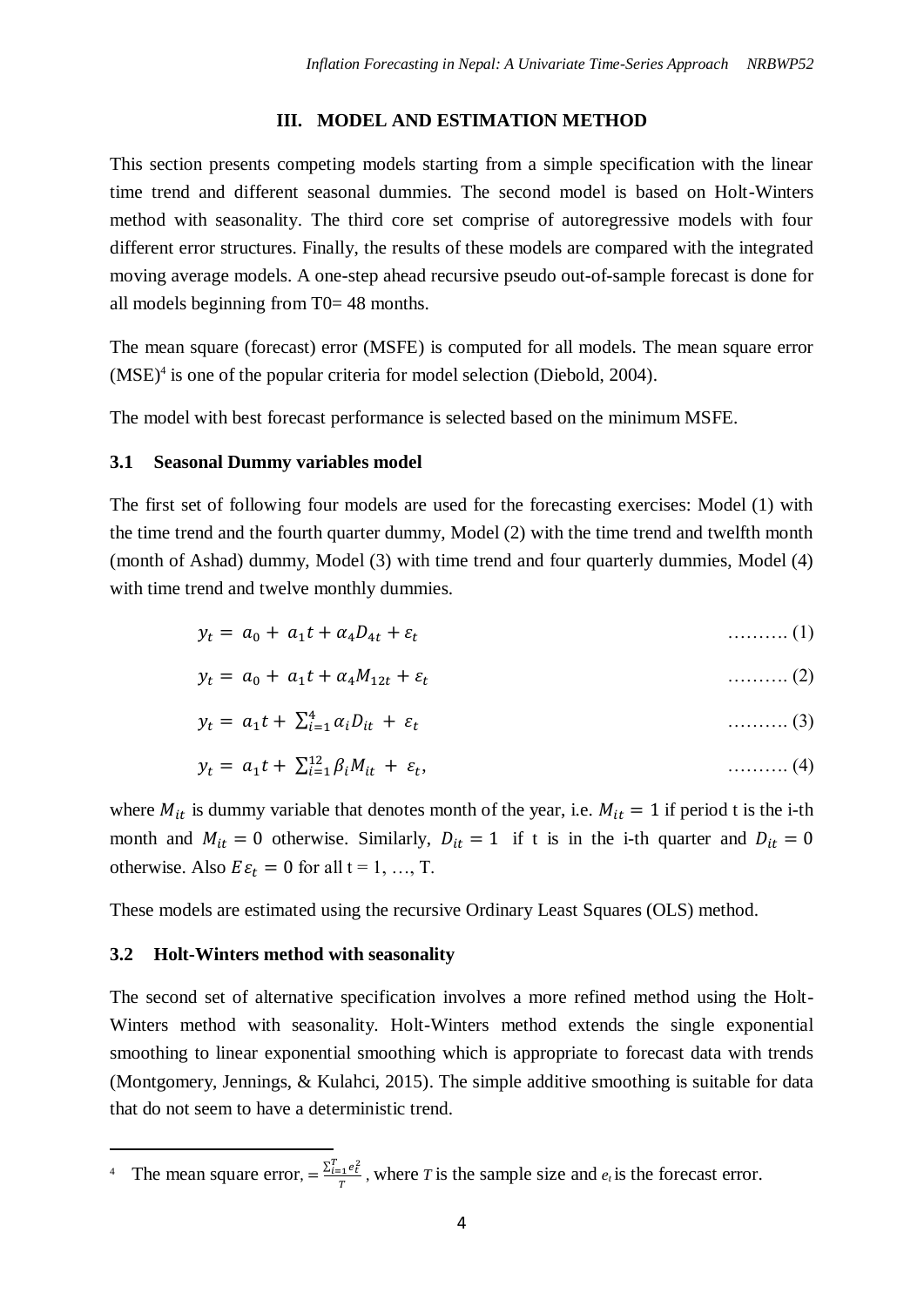Assuming that the data has not only a slowly evolving local level, but also a trend with a slowly evolving local slope, the standard Holt-Winters method with seasonality can be expressed as a system of four equations (Montgomery, Jennings, & Kulahci, 2015):

$$
y_t = \mu_t + \lambda_t t + \varepsilon_t, \quad \varepsilon_t \sim \mathcal{N}(0, \sigma_{\varepsilon}^2)
$$
  
\n
$$
\mu_t = \mathbf{i}_{t-1} + \eta_t, \quad \eta_t \sim \mathcal{N}(0, \sigma_{\eta}^2)
$$
  
\n
$$
\lambda_t = \lambda_{t-1} + \nu_t, \quad \nu_t \sim \mathcal{N}(0, \delta_{\nu}^2)
$$
  
\n
$$
\hat{y}_{t|t-1} = L_{t-1} + b_{t-1} + S_{t-s},
$$
  
\n(5)

Where  $\hat{y}_{t|t-1}$  is the point forecast, s = periodicity of seasonality (s = 12 for our monthly data) and the error terms are independent of each other at all leads and lags.

The level, slope (trend) and seasonality are updated, respectively, as follows:

$$
L_{t} = \alpha(y_{t} - S_{t-s}) + (1 - \alpha)(L_{t-1} + b_{t-1})
$$
  
\n
$$
b_{t} = \beta(L_{t} - L_{t-1}) + (1 - \beta)b_{t-1}
$$
  
\n
$$
S_{t} = \gamma(y_{t} - L_{t}) + (1 - \gamma)S_{t-s}
$$

The three components are initialized at  $t=s$  as follows:

$$
L_s = \frac{1}{s} (y_1 + \dots + y_s),
$$
  
\n
$$
b_s = 0,
$$
  
\n
$$
S_i = \frac{y_i}{L_s} \text{ for } i = 1, \dots, s.
$$

Then the one-step-ahead forecast is given by

 $\hat{y}_{T+1|T} = L_T + b_T + S_{T+1-S}$ .

In general, the h-step ahead forecast is given by

$$
\hat{y}_{T+h|T} = L_T + hb_T + S_{T+h-s}.
$$

The specifications above assume that the values of the smoothing parameters  $(\alpha, \beta, \gamma)$  are given. One way to estimate the model is to assume some initial values of the parameters and then choose the values that minimizes the MSFE. Alternatively, the optimal values of smoothing parameters can be obtained by numerical optimization method.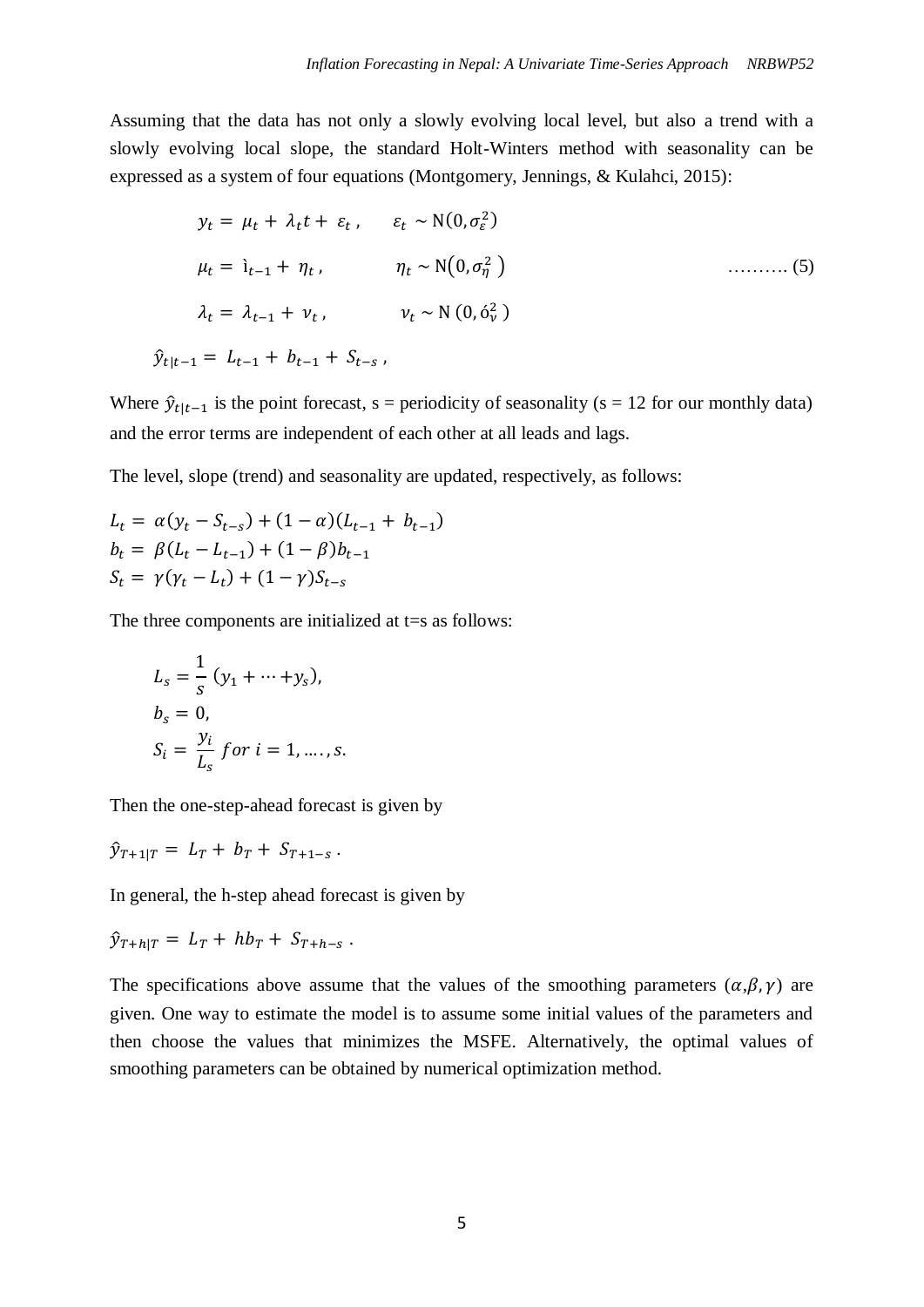#### **3.3 Autoregressive models with different error structures**

The next set of models consist of the autoregressive models with different error structures. The motivation for this choice comes from the fact the series depicts a high degree of persistence. Moreover, the errors from the simple AR(1) models reveal that the errors are autocorrelated providing an additional source of information to improve the forecasting performance of the model. The following four set of AR(1) models with different error structures are considered: Model (6) has the standard assumption that the errors are normally distributed, Model (7) assumes that the errors have t-distribution.

Further, due to high persistence in the data, we assume the errors are autocorrelated with an AR(1) process (Model 8), Model (9) assumes that the errors follow an MA(1) process, and finally Model (10) is based on the state-space representation or the unobserved component model. The likelihood estimation approach is adopted to estimate the models. The concentrated log- likelihood function is derived and then the maximum likelihood estimates (MLE) for the coefficients are estimated using the using the simplex optimization method (Davidson & MacKinnon, 2003).

For estimation of Model (7) and Model (8), the log-likelihood function is derived using the standard normal distribution and t-distribution respectively.

#### **3.4 AR(1) model with normal and t-distributed errors**

Consider the AR(1) model with drift

$$
y_t = \mu + \rho y_{t-1} + \varepsilon_t, \qquad (6)
$$

where  $\varepsilon_t$  are iid  $N(0, \sigma^2)$ .

Similarly, consider alternative AR(1) model with t-distributed errors  $\eta_t$ .

$$
y_t = \mu + \rho_1 y_{t-1} + \eta_t, \qquad \qquad \dots \dots \dots \dots (7)
$$

The derivation of the log-likelihood function is relatively straightforward (see, Hamilton (1994) for the derivation).

#### **3.5 AR(1) model with AR(1) errors**

The derivation of the log-likelihood function for the  $AR(1)$  model with  $AR(1)$  errors can be obtained as follows (Davidson & MacKinnon, 2003; Hamilton, 1994):

Consider the AR(1) model with drift

$$
y_t = \mu + \rho y_{t-1} + \varepsilon_t, \qquad \qquad \ldots \ldots \ldots \tag{8}
$$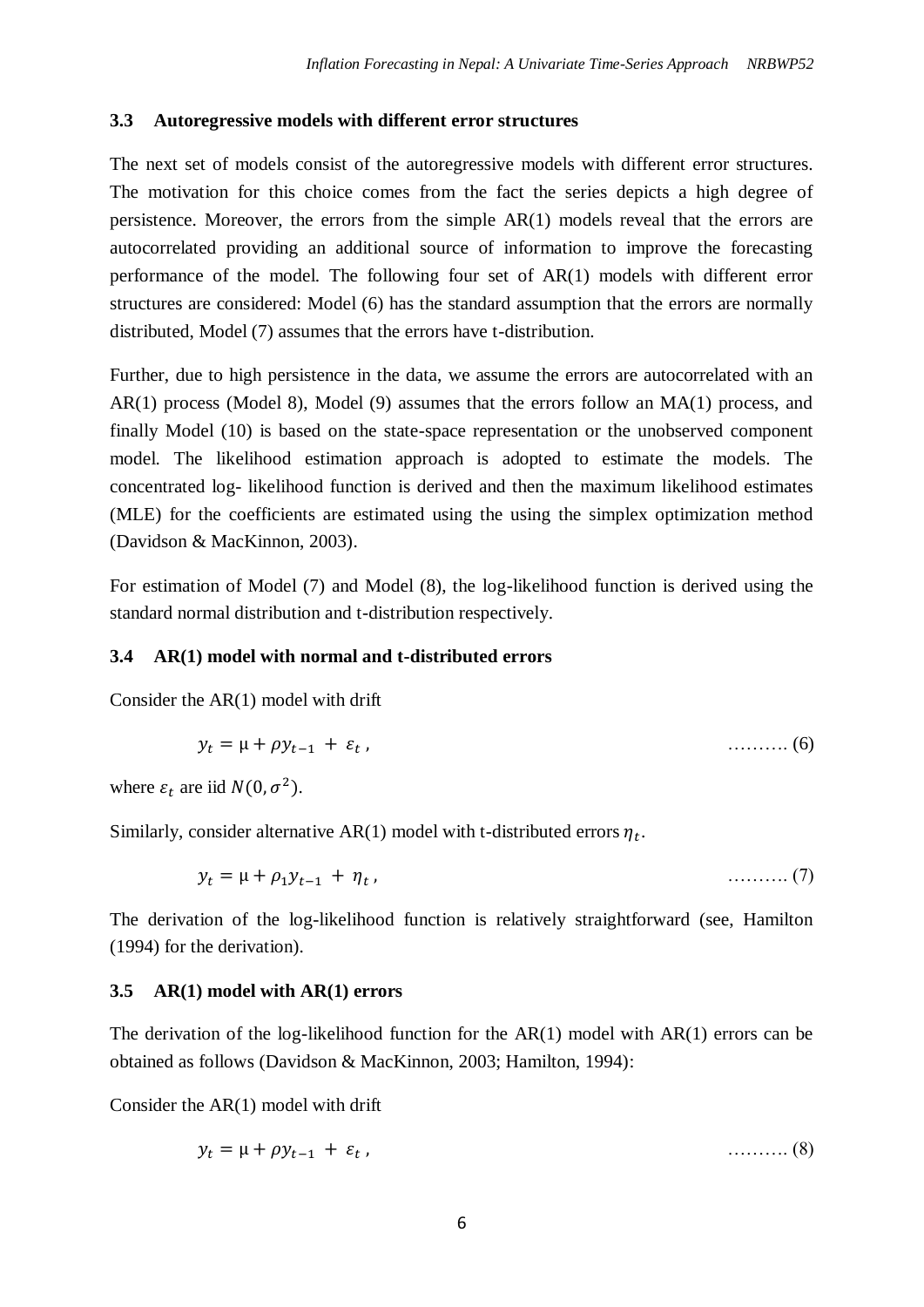Where the errors follow an AR(1) process:

$$
\varepsilon_t = \phi \varepsilon_{t-1} + u_t ,
$$

For t=1, ..., T,  $\varepsilon_0 = 0$ , and  $u_t$  are iid  $N(0, \sigma^2)$ .

Given the observations =  $(y_1, ..., y_T)'$ , and the initial  $y_0$ , the MLE for  $\phi$ ,  $\mu$ ,  $\rho$  and  $\sigma^2$  can be obtained as follows:

Write the model 8 as a linear regression:

 $y = X\beta + \varepsilon$ , where  $\beta = (\mu, \rho)'$ ,

$$
\mathbf{y} = \begin{pmatrix} y_1 \\ y_2 \\ \vdots \\ y_T \end{pmatrix}, \ \mathbf{X} = \begin{pmatrix} 1 & y_0 \\ 1 & y_1 \\ \vdots & \vdots \\ 1 & y_{T-1} \end{pmatrix}, \ \mathbf{\varepsilon} = \begin{pmatrix} \varepsilon_1 \\ \varepsilon_2 \\ \vdots \\ \varepsilon_T \end{pmatrix}.
$$

To derive the log-likelihood, we need the joint distribution of . Rewriting the system of errors in matrix form as :

$$
\begin{pmatrix} 1 & 0 & 0 & \cdots & 0 \\ -\phi & 1 & 0 & \cdots & 0 \\ 0 & -\phi & 1 & \cdots & 0 \\ \vdots & & & \ddots & \vdots \\ 0 & 0 & \cdots & -\phi & 1 \end{pmatrix} \begin{pmatrix} \varepsilon_1 \\ \varepsilon_2 \\ \varepsilon_3 \\ \vdots \\ \varepsilon_T \end{pmatrix} = \begin{pmatrix} u_1 \\ u_2 \\ u_3 \\ \vdots \\ u_T \end{pmatrix},
$$

i.e.  $H_{\phi} \varepsilon = u$ . Since  $|H_{\phi}| = 1$ ,  $H_{\phi}$  is invertible. Hence,

$$
\boldsymbol{\varepsilon} \sim N\left(0, \sigma^2 \big(\mathbf{H}_{\phi}' \mathbf{H}_{\phi}\big)^{-1}\right).
$$

Therefore, it follows that

$$
(\mathbf{y} \mid \boldsymbol{\beta}, \sigma^2) \sim N\left(X\boldsymbol{\beta}, \sigma^2 \left(\mathbf{H}_{\phi}' \mathbf{H}_{\phi}\right)^{-1}\right).
$$

So the log-likelihood is

$$
l(\boldsymbol{\beta}, \sigma^2 | \mathbf{y}) = -\frac{1}{2} \log |2\pi \sigma^2 \left(\mathbf{H}'_{\phi} \mathbf{H}_{\phi}\right)^{-1}| - \frac{1}{2\sigma^2} (\mathbf{y} - \mathbf{X}\boldsymbol{\beta})' \mathbf{H}'_{\phi} \mathbf{H}_{\phi} (\mathbf{y} - \mathbf{X}\boldsymbol{\beta})
$$

$$
= -\frac{T}{2} \log(2\pi \sigma^2) - \frac{1}{2\sigma^2} ((\mathbf{y} - \mathbf{X}\boldsymbol{\beta})' \mathbf{H}'_{\phi} \mathbf{H}_{\phi} (\mathbf{y} - \mathbf{X}\boldsymbol{\beta}).
$$

Differentiating the log-likelihood with respect to  $\beta$  and solving the first order condition for  $\beta$ , we get

$$
\widehat{\boldsymbol{\beta}}_{\phi} = (\mathbf{X}' \mathbf{H}'_{\phi} \mathbf{H}_{\phi} \mathbf{X})^{-1} \mathbf{X}' \mathbf{H}'_{\phi} \mathbf{H}_{\phi} \mathbf{y} , \qquad (\ldots)
$$

Similarly, differentiating the log-likelihood with respect to  $\sigma^2$  and solving the first order condition, we obtain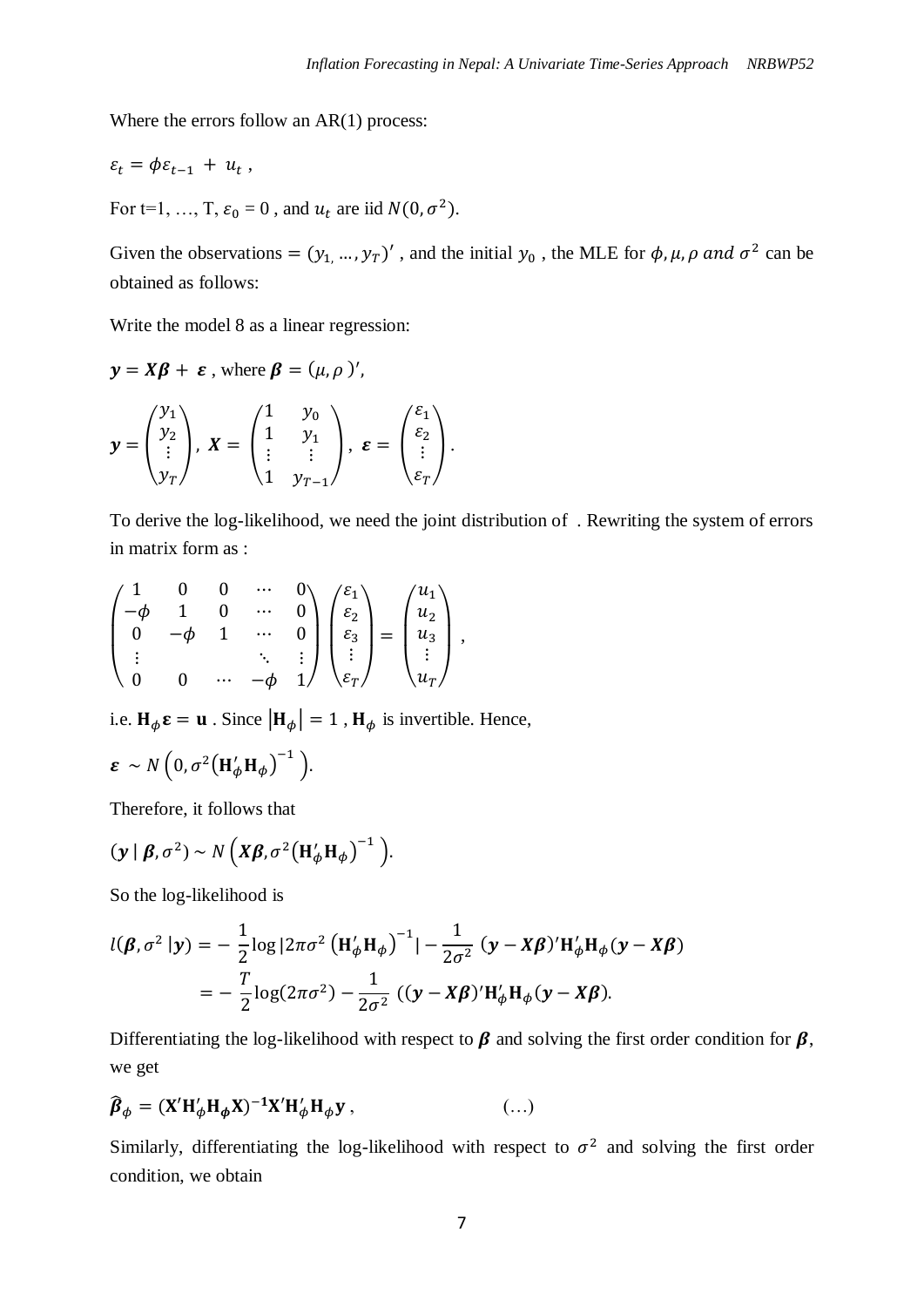$$
\hat{\sigma}_{\phi}^{2} = \frac{1}{T} (y - X\widehat{\boldsymbol{\beta}}_{\phi})' \mathbf{H}_{\phi}' \mathbf{H}_{\phi} (\mathbf{y} - \mathbf{X} \widehat{\boldsymbol{\beta}}_{\phi})
$$

The MLE for the parameters is obtained by using the unconstrained nonlinear optimization method.<sup>5</sup> Given the MLE ( $\hat{\mu}$ ,  $\hat{\rho}$ ,  $\hat{\phi}$ ) of the model parameters we can produce the one-stepahead forecast  $\hat{y}_{t+1}$  as

$$
\hat{y}_{t+1} = \hat{\mu} + \hat{\rho} y_t + \hat{\phi} \hat{\varepsilon}_t,
$$

As before, the recursive pseudo out-of-sample one-step-ahead forecasting is done beginning at T0 =48 and MSFE is computed.

#### **3.6 AR(1) model with MA(1) errors**

The third model in the set assumes that the errors in the AR(1) follows an MA(2) process. The log-likelihood function for the model can be obtained as follows:

Consider the following AR(1) model with MA(1) errors:

$$
y_t = \mu + \rho y_{t-1} + \varepsilon_t
$$
  
\n
$$
\varepsilon_t = u_t + \psi u_{t-1},
$$
  
\n(9)

For t=1, ..., T,  $u_0 = 0$ , and  $u_t$  are iid  $N(0, \sigma^2)$  for  $t \ge 1$ .

Given the observations =  $(y_1, ..., y_T)'$ , and the initial  $y_0$ , the log-likelihood function can be derived by similar method to the model with AR (1) errors, the only difference being the distribution of error terms  $\varepsilon$ . Rewriting the system of errors in matrix form as:

$$
\begin{pmatrix} \varepsilon_1 \\ \varepsilon_2 \\ \varepsilon_3 \\ \vdots \\ \varepsilon_T \end{pmatrix} = \begin{pmatrix} 1 & 0 & 0 & \cdots & 0 \\ \psi & 1 & 0 & \cdots & 0 \\ 0 & \psi & 1 & \cdots & 0 \\ \vdots & & & \ddots & \vdots \\ 0 & 0 & \cdots & \psi & 1 \end{pmatrix} \begin{pmatrix} u_1 \\ u_2 \\ u_3 \\ \vdots \\ u_T \end{pmatrix},
$$

i.e.,  $\boldsymbol{\varepsilon} = \mathbf{H}_{\psi} \mathbf{u}$  and  $\boldsymbol{\varepsilon} \sim N\big(0, \sigma^2(\mathbf{H}_{\psi}\mathbf{H}_{\phi}')$ . Therefore, it follows that

$$
(\mathbf{y} | \psi, \boldsymbol{\beta}, \sigma^2) \sim N(X\beta, \sigma^2 \mathbf{H}_{\psi} \mathbf{H}'_{\psi}),
$$

1

and the log-likelihood is (since  $|\mathbf{H}_{\emptyset}| = 1$ ):

$$
l(\psi, \beta, \sigma^2 | \mathbf{y}) = -\frac{1}{2} \log |2\pi \sigma^2 \mathbf{H}_{\psi} \mathbf{H}'_{\psi}| - \frac{1}{2\sigma^2} (\mathbf{y} - \mathbf{X}\beta)' (\mathbf{H}_{\psi} \mathbf{H}'_{\psi})^{-1} (\mathbf{y} - \mathbf{X}\beta)
$$

<sup>&</sup>lt;sup>5</sup> The optimization procedures presents the danger of being trapped into a local maximum depending on the initial values assigned to the log-likelihood function. In order to ensure the maximum is the global one, we construct a rough grid using grid search method to obtain good starting values. Moreover, the concentrated likelihood graph will also be plotted for visual inspection.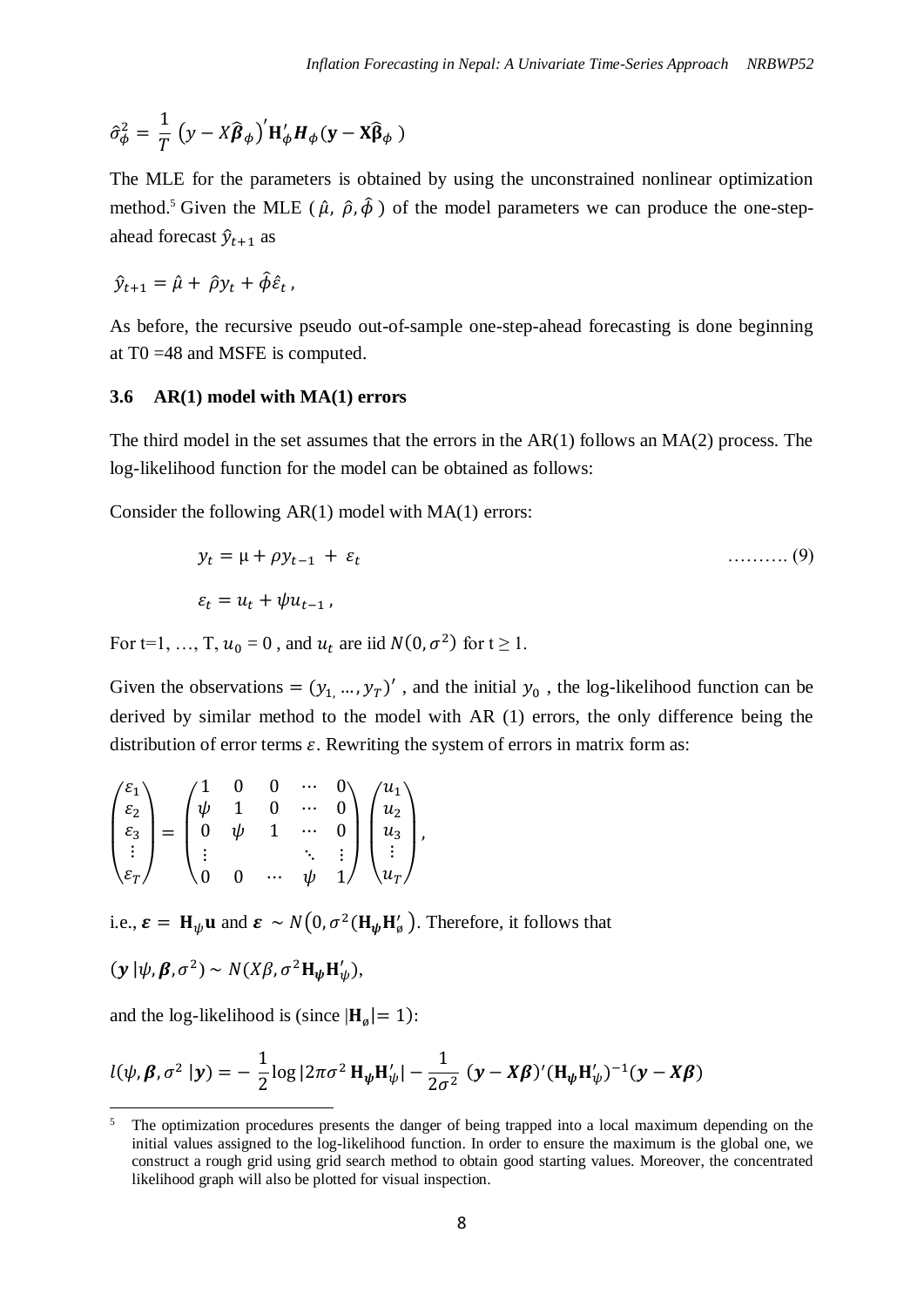$$
= -\frac{T}{2}\log(2\pi\sigma^2) - \frac{1}{2\sigma^2} (y - X\beta)' (H_{\psi}H_{\psi}')^{-1}(y - X\beta).
$$

To obtain the MLE, first concentrate the log-likelihood. Given  $\psi$ , the MLE for  $\beta$  and  $\sigma^2$  can be obtained analytically through first order conditions:

$$
\hat{\boldsymbol{\beta}}_{\psi} = (\mathbf{X}' (\mathbf{H}_{\psi} \mathbf{H}'_{\psi})^{-1} \mathbf{X})^{-1} \mathbf{X}' (\mathbf{H}_{\psi} \mathbf{H}'_{\psi})^{-1} \mathbf{y},
$$
  

$$
\hat{\sigma}_{\psi}^2 = \frac{1}{T} (y - X \hat{\boldsymbol{\beta}}_{\psi})' (\mathbf{H}_{\psi} \mathbf{H}'_{\psi})^{-1} (\mathbf{y} - \mathbf{X} \hat{\boldsymbol{\beta}}_{\psi})
$$

The parameters here also are obtained using the numerical optimization method similar to Model 8. The one-step ahead forecast  $\hat{y}_{t+1}$  can be obtained as follows:

 $\hat{y}_{t+1} = \hat{\mu} + \hat{\rho} y_t + \hat{\psi} \hat{u}_t$ .

## **3.7 The Unobserved Component Model**

In this model, I estimate a state space model allowing an additional channel for persistence. Consider the following state space model:

$$
y_t - \tau_t = \rho(y_{t-1} - \tau_{t-1}) + \varepsilon_t \quad \varepsilon_t \sim N(0, \sigma^2)
$$
  

$$
\tau_t = \tau_{t-1} + u_t \qquad u_t \sim N(0, \omega^2),
$$
 (10)

where the state equation is initialized with  $\tau_1 \sim N(0, 10)$ ,  $\omega^2 = 0.5^2$  and  $\tau_0 = 0$  without loss of generality. Suppose we observe  $y_0, y_1, \ldots, y_T$ . For later reference, let  $\mathbf{y} = (y_1, \ldots, y_T)'$ . Then the full sample is used to compute the MLE for  $\tau$ ,  $\rho$  and  $\sigma^2$  as follows:

Equation 10 can be written as

$$
y_t - \rho y_{t-1} = \tau_t - \rho \tau_{t-1} + \varepsilon_t
$$

For  $t = 1$ ,  $y_1 = \tau_1 + \varepsilon_t$ 

For  $t = 2$ ,  $y_2 - \rho y_1 = \tau_2 - \rho \tau_1 + \varepsilon_2$ , and so on. Therefore, Equation (9) can be written in matrix form as

$$
\begin{bmatrix} 1 & 0 & 0 & \cdots & 0 \\ -\rho & 1 & 0 & \cdots & 0 \\ 0 & -\rho & 1 & \cdots & 0 \\ \vdots & & & \ddots & \vdots \\ 0 & 0 & \cdots & -\rho & 1 \end{bmatrix} \begin{bmatrix} y_1 \\ y_2 \\ y_3 \\ \vdots \\ y_T \end{bmatrix} = \begin{bmatrix} 1 & 0 & 0 & \cdots & 0 \\ -\rho & 1 & 0 & \cdots & 0 \\ 0 & -\rho & 1 & \cdots & 0 \\ \vdots & & & \ddots & 0 \\ 0 & 0 & \cdots & -\rho & 1 \end{bmatrix} \begin{bmatrix} \tau_1 \\ \tau_2 \\ \tau_3 \\ \vdots \\ \tau_T \end{bmatrix} + \begin{bmatrix} \rho(y_0) \\ 0 \\ \rho(z) \\ \vdots \\ \rho(r) \end{bmatrix} + \begin{bmatrix} \varepsilon_1 \\ \varepsilon_2 \\ \varepsilon_3 \\ \vdots \\ \varepsilon_T \end{bmatrix}
$$

 $H_0 y = H_0 \tau + \tilde{\alpha} + \varepsilon$ , where the notations denote the respective matrices. Therefore,

$$
y=\tau+{H_\rho}^{-1}\widetilde{\alpha}+{H_\rho}^{-1}\epsilon\ ,
$$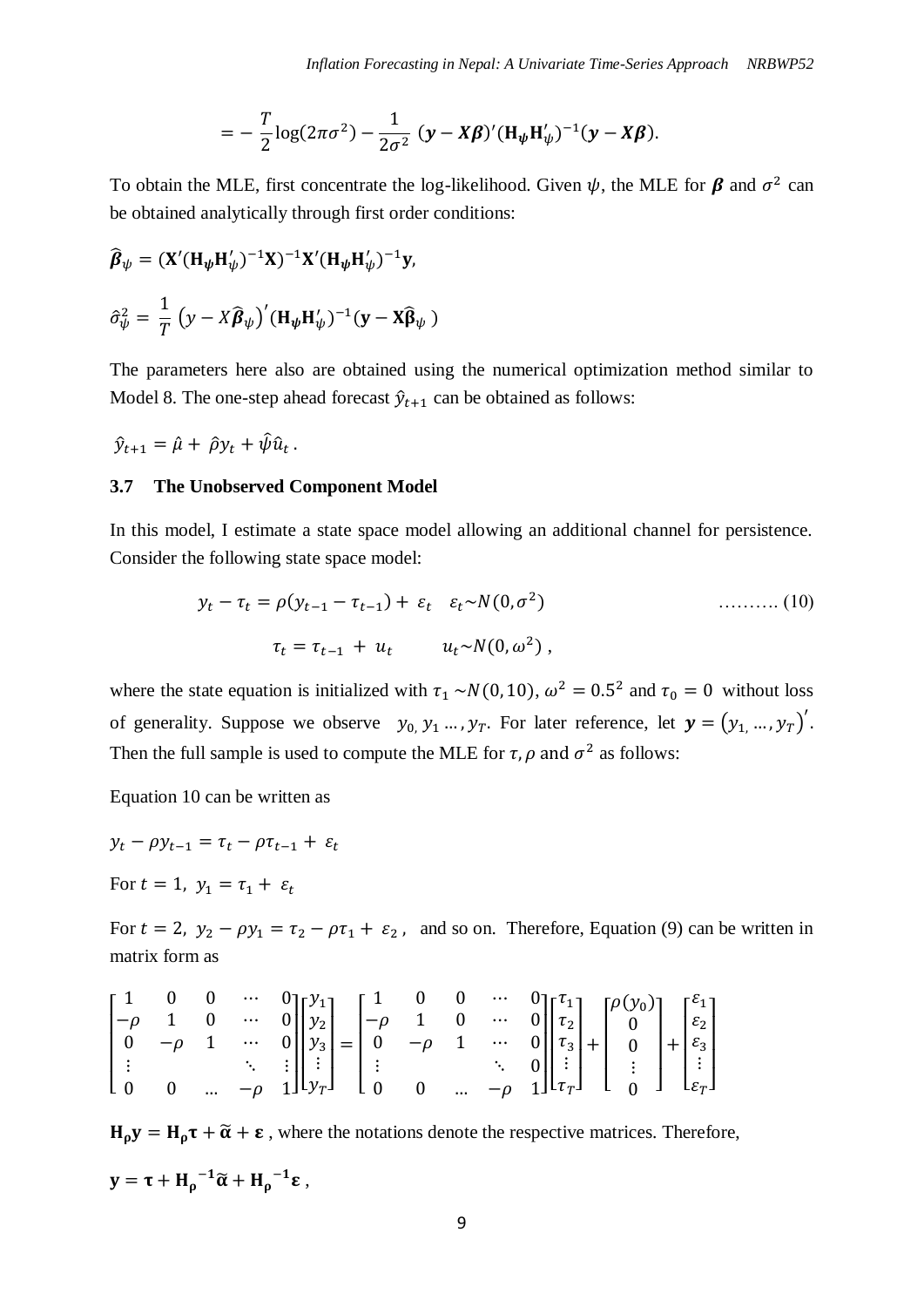# $y = \alpha + \tau + H_{\rho}^{-1} \epsilon$  , where  $\alpha = H_{\rho}^{-1} \widetilde{\alpha}$

The MLE for **τ** can be computed analytically given  $\rho$  and  $\sigma^2$  as (set  $\tau_0 = 0$ :

$$
\hat{\tau} = \frac{1}{\sigma^2} \mathbf{K}^{-1} \mathbf{H}'_{\rho} \mathbf{H}_{\rho} (\mathbf{y} - \boldsymbol{\alpha}),
$$

where  $\mathbf{K} = \mathbf{H}'_{\rho} \mathbf{H}_{\rho} / \sigma^2 + \mathbf{H}' \mathbf{\Omega}^{-1} \mathbf{H}, \mathbf{\Omega} = \text{diag}(V_{\tau}, \omega^2, ..., \omega^2), \alpha = \mathbf{H}_{\rho}^{-1} \widetilde{\alpha},$ 

$$
H = \begin{bmatrix} 1 & 0 & 0 & \cdots & 0 \\ -1 & 1 & 0 & \cdots & 0 \\ 0 & -1 & 1 & \cdots & 0 \\ \vdots & & & \ddots & \vdots \\ 0 & 0 & \cdots & -1 & 1 \end{bmatrix}, \quad H_{\rho} = \begin{bmatrix} 1 & 0 & 0 & \cdots & 0 \\ -\rho & 1 & 0 & \cdots & 0 \\ 0 & -\rho & 1 & \cdots & 0 \\ \vdots & & & \ddots & \vdots \\ 0 & 0 & \cdots & -\rho & 1 \end{bmatrix}, \quad \widetilde{\alpha} = \begin{pmatrix} \rho y_0 \\ 0 \\ 0 \\ \vdots \\ 0 \end{pmatrix}
$$

The one-step-ahead point forecast can be obtained as

$$
\hat{y}_{t+1} = \hat{\tau}_T + \hat{\rho}(y_T - \hat{\tau}_T).
$$

#### **IV. RESULTS**

This section presents the estimation of the different models mentioned in section three. The first set of four models are simple with a time trend and various seasonal dummies. Model (1) has a time trend and a fourth quarter dummy; Model (2) has a time trend and last month dummy; Model (3) has a time trend and four quarterly dummies; finally, Model (4) has a trend and twelve monthly dummies. Figure 3 plots the graphs of the one-step ahead out-ofsample forecasts beginning at for the models. The graphs reveal that all four models perform poorly in terms of mimicking the actual data. Particularly, the models fail to predict the downturns during 2010–2012 and slightly increasing trend upward from 2013 onwards.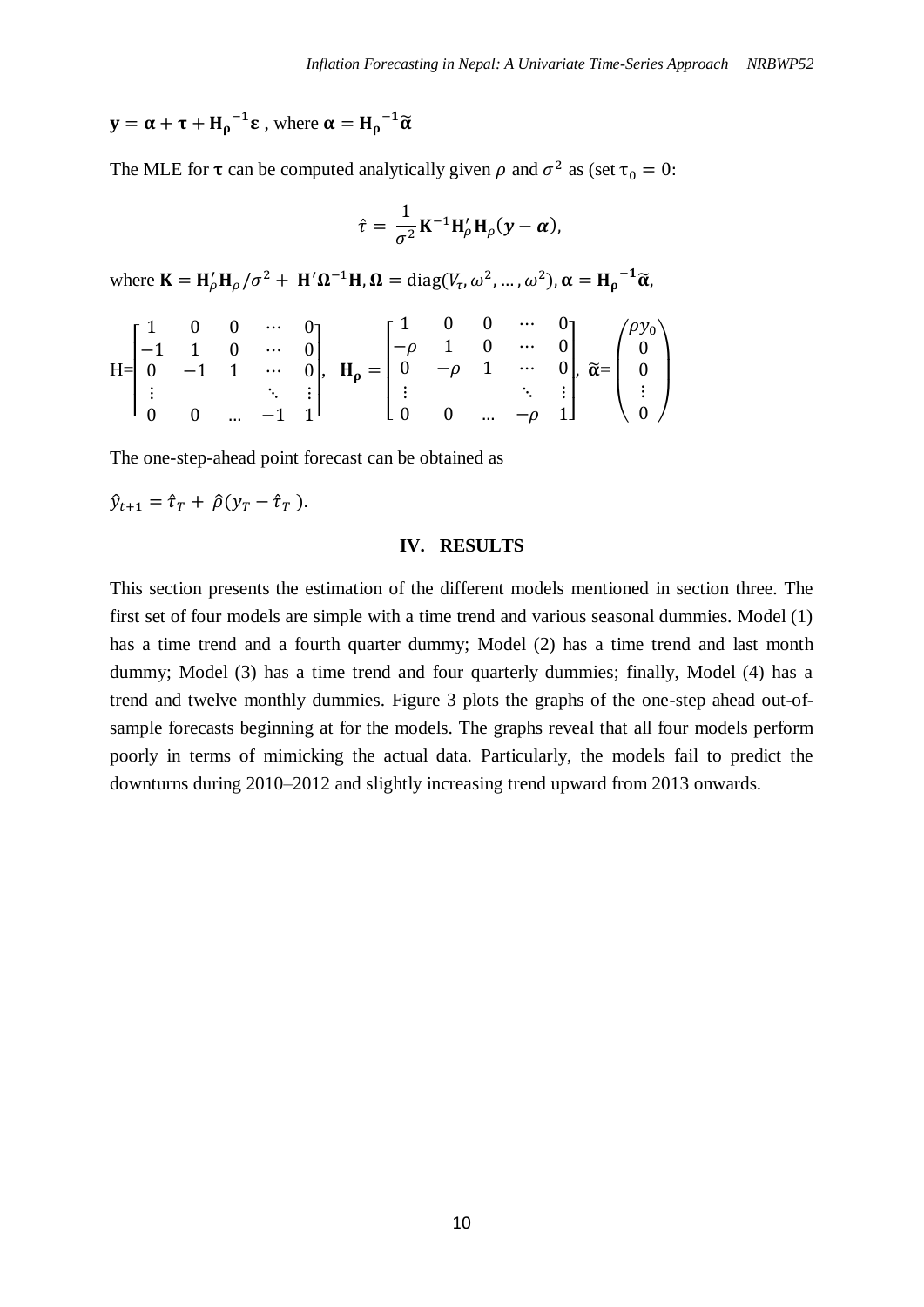

#### **Figure 3: Out-of-sample forecasts under four models**

The performance of the models is compared in terms of MSFE for the out-of-sample forecasting. The MSFEs of the models with one-step ahead forecast are given in Table 2.

| Specification |                          |                  | Model 1 (time   Model 2 (time   Model 3 (time   Model 4 | (time)            |
|---------------|--------------------------|------------------|---------------------------------------------------------|-------------------|
|               | trend and a fourth trend | and              | trend<br>quarterly                                      | trend and monthly |
|               | quarter dummy)           | twelfth<br>month | dummies)                                                | dummies)          |
|               |                          | dummy)           |                                                         |                   |
| <b>MSFE</b>   | 9.4536                   | 9.4580           | 9.5893                                                  | 10.1821           |

**Table 2: Mean-Square Forecast Errors for different models**

Second, in an attempt to improve the forecasting model, the Holt-Winters method with seasonality is estimated (Model 5). The optimal smoothing parameters for the trend, seasonal and cyclical components (namely alpha, beta and gamma) are obtained through optimization method minimizing the MSFE. The Holt-Winters with seasonality performs significantly better than the seasonal specifications with MSFE of 1.53 (Figure 4). The out-of-sample forecast closely mimics the actual price. In particular, the method is able to capture the cyclical movements of CPI, specially 2010 onwards.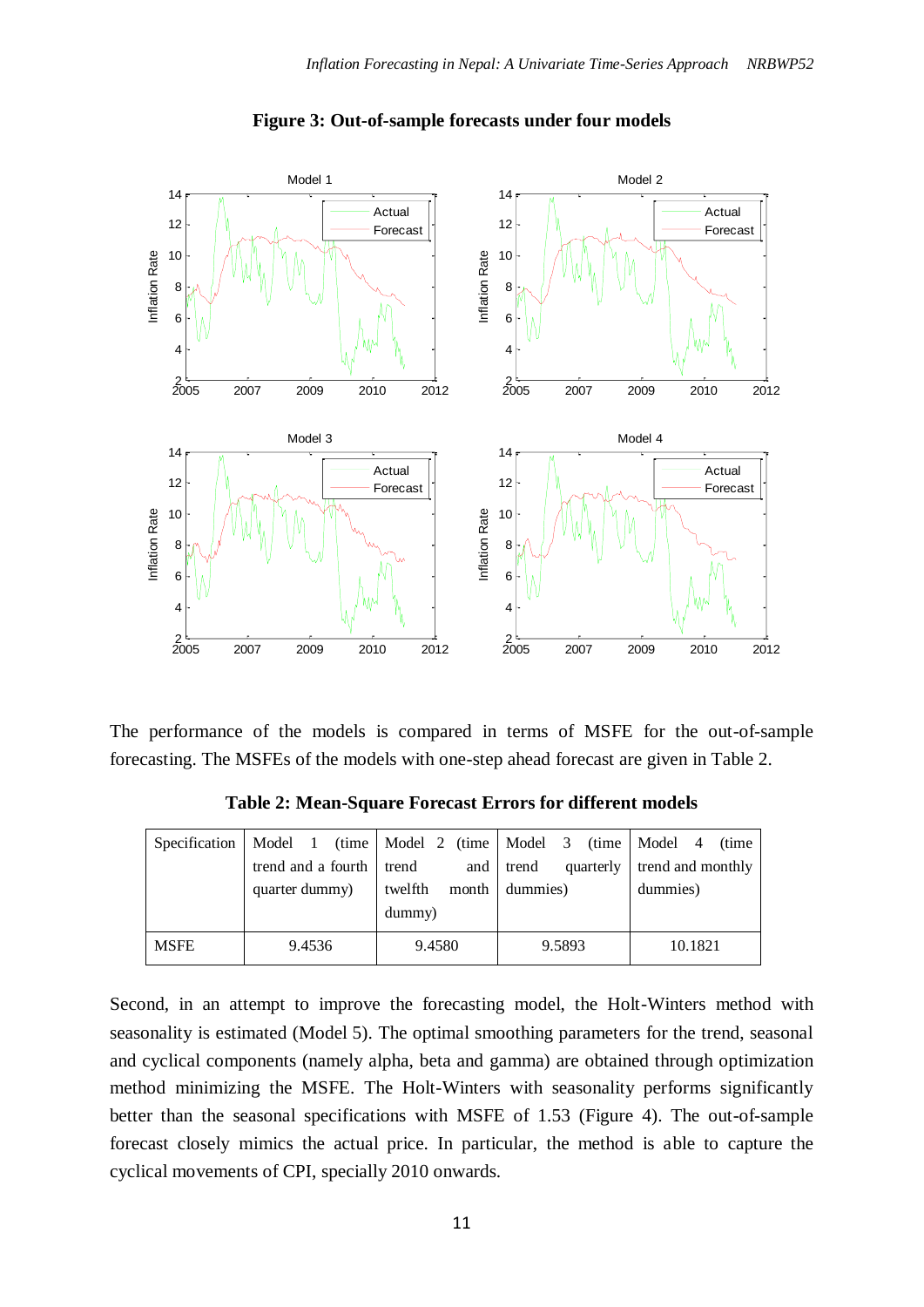



Note: The optimal values of the parameters that minimizes the MSFE are alpha=0.4; beta=0.3; gamma=0.1.

To improve the forecasting, three autoregressive models with different error structures are estimated. One of the prerequisites to fit autoregressive models is that the data should be stationary. The Augmented Dickey fuller test with drift and maximum lags of 12 months show that the series is stationary at 5 percent level of significance. Moreover, the correlogram plot also exhibit the autocorrelations that die out fairly quickly as number of lags increases.

The first specification assumes that the errors follow white noise (Model 6). The maximum likelihood estimates for this model  $\mu$ ,  $\rho$ ,  $\sigma^2$  are respectively 0.3949, 0.9489 and 0.6638. Similarly, the maximum likelihood estimates for the model with t-distributed errors (Model 7)  $\mu$ ,  $\rho$ ,  $\sigma^2$  are respectively 0.3833, 0.9485 and 0.5381. There is not much difference between these models in terms of forecasting performance which is evident from their plots and similar values of MSFE (Table 3).

The third model assumes that the error follow AR(1) process without drift (Model 8). First, we find the value of  $\phi$  that maximizes the concentrated log-likelihood function  $l_c(\phi|\mathbf{y}) =$  $l(\phi, \hat{\beta}_{\phi}, \hat{\sigma}_{\phi}^2 | y)$  with respect to  $\phi$ . The parameters of the models are estimated using the unconstrained optimization procedure as mentioned in Section 3. The maximum likelihood estimates for  $\mu$ ,  $\rho$ ,  $\sigma^2$  turns out to be 0.6547, 0.9132 and 0.6153 respectively. The corresponding log-likelihood value is -239.0973. The optimization procedures presents the danger of being trapped into a local maximum depending on the initial values assigned to the log-likelihood function. In order to ascertain the global maximum, the concentrated loglikelihood function is plotted against the possible values of  $\phi$  (Appendix 2).

 $\overline{a}$ 

<sup>6</sup> The optimal values of the parameters that minimizes the MSFE are alpha=0.4; beta=0.3; gamma=0.1.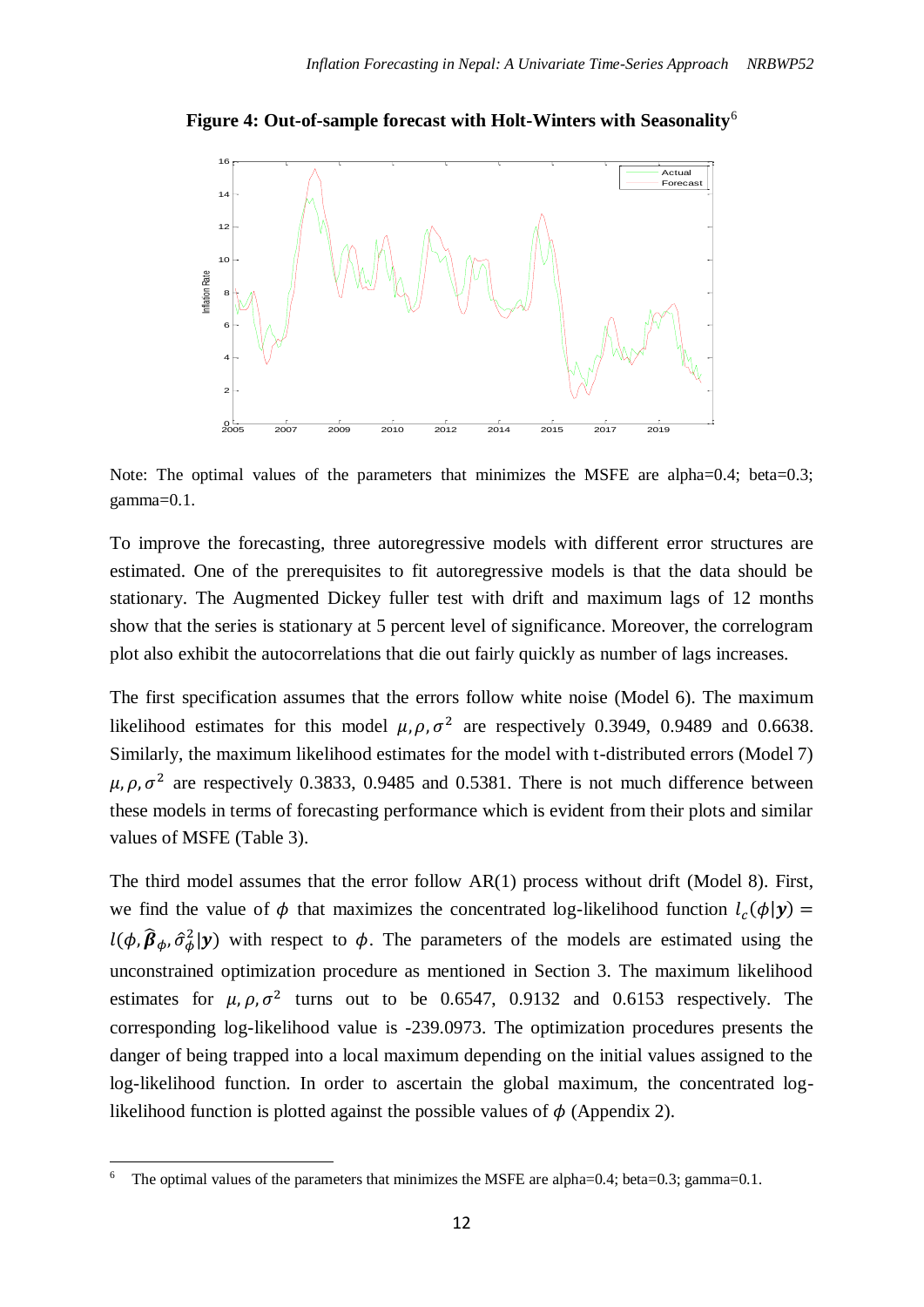The fourth specification assumes that the errors are MA (1) process (Model 9). Similar to Model 8, we find the value of  $\psi$  that maximizes the concentrated log-likelihood defined in Section 3.6. The values of the parameters are  $\hat{\psi} = 0.1903$ ,  $\hat{\mu} = 0.4282$ ,  $\hat{\rho} =$ 0.9405 and  $\hat{\sigma}^2 = 0.6324$ . In order to ensure the maximum is the global one, concentrated likelihood graph is plotted for the Models 8 (Appendix 3). The out-of-sample forecasts using AR models with different error structures are given in Figure 5.





The out-of-sample forecasts of different AR models show that there is a high degree of persistence in the series. As a result, all three AR models forecast the CPI series very well. Out of these, model 8, namely the model with AR(1) errors (without drift) mimics the data well with the lowest MSFE (Table 3).

**Table 3: Mean-Square Forecast Errors for different AR models**

| Specification | Model<br>6     | (with | Model               |  | (with           |        | t-   Model | - 8     |        | (with $\vert$ Model 9 (with MA(1) |
|---------------|----------------|-------|---------------------|--|-----------------|--------|------------|---------|--------|-----------------------------------|
|               | normal errors) |       | distributed errors) |  | $AR(1)$ errors) |        |            | errors) |        |                                   |
| <b>MSFE</b>   | 0.6302         |       | 0.6296              |  |                 | 0.6040 |            |         | 0.6162 |                                   |

Finally, further complex model, namely the unobserved component model or the state space form (Model 9) is estimated. The out-of-sample forecast graph of the model is given in Figure 6.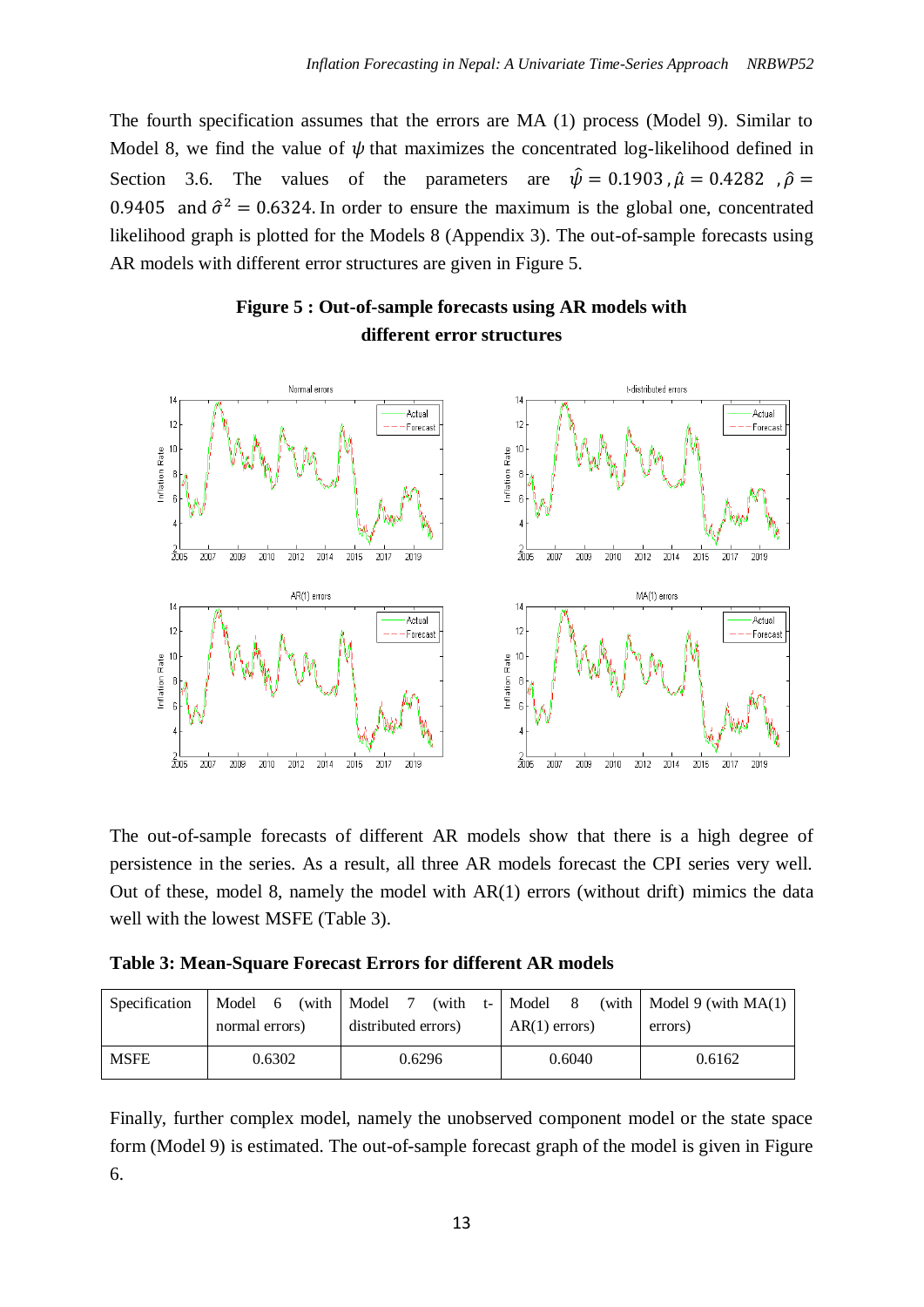

**Figure 6: Out-of-sample forecasts using the unobserved component model**

The forecast value mimics the actual data very well. The MSFE for the unobserved component model is 0.6331, similar to AR models. Allowing for an additional channel for persistence through  $\rho(y_{t-1} - \tau_{t-1})$  does not seem to improve the forecast performance, the MSFE for the unobserved component model is higher than that AR model with AR(1).

#### **V. SENSITIVITY ANALYSIS**

The robustness or the sensitivity of the forecast results is tested using different out-of-sample forecasting period and also forecast horizon. The result remains robust using a shorter out-ofsample period and also using different forecast horizon. Additionally, the forecast performance from the standard ARIMA models are also compared.

In particular, the apparent unit root in the inflation series,7 and the negative first-order autocorrelations, and generally small higher-order autocorrelations, of the inflation suggest that the inflation process might be well described by the  $IMA(1,1)$  process or the  $IMA(1,2)$ . Stock and Watson have shown that the  $IMA(1,1)$  process has the best ability to forecast inflation in the U.S. (Stock & Watson, 2007). The MSFE for  $IMA(1,1)$  and  $IMA(1,2)$  are respectively 0.6089 and 0.5950, which are quite close to the MSFEs of the autoregressive models (Figure 7).

1

<sup>7</sup> I estimated the standard ARIMA(p,d,q) model of various orders using the Box-Jenkins approach, that is model identification, estimation and diagnostic checking (Box & Jenkins, 1976). Specifically, after inspecting the autocorrelogram and partial autocorrelograms,  $ARIMA(1,1,1)$ ,  $ARIMA(1,1,2)$ . However, the coefficients are not significant.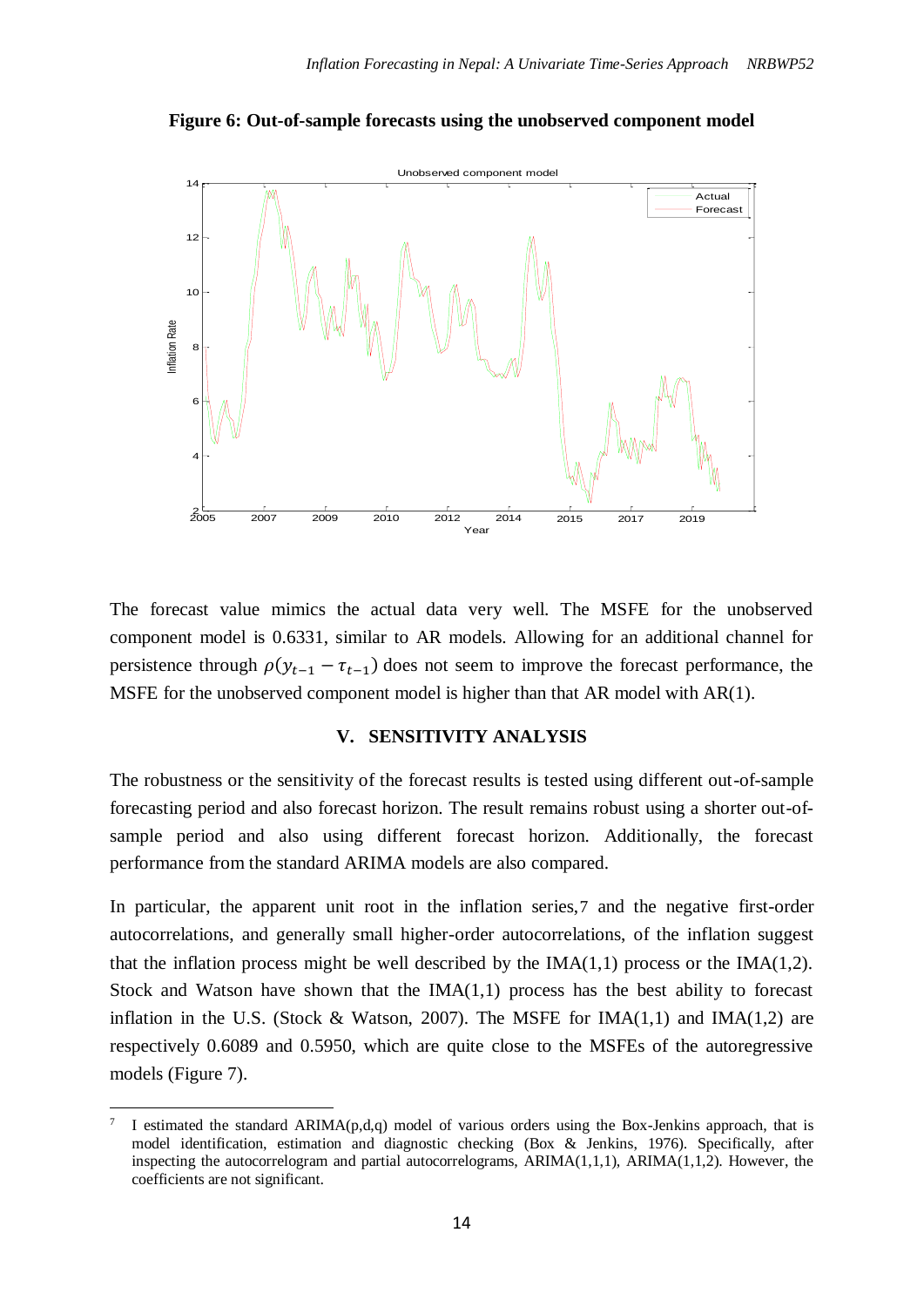

**Figure 7: The out-of-sample forecast for the IMA models**

### **VI. CONCLUSION**

The paper presents competing and progressively complex univariate time series models to forecast inflation in Nepal. The paper finds that there is a high degree persistence of inflation in Nepal implying that it takes longer for the series to return to its mean after a shock. The forecasting performance of the model is tested in terms of Mean Square (Forecast) Errors for the out-of-sample forecast period. The autoregressive model with AR(1) errors performs best compared to more sophisticated models in terms of mean squared error, which also turns out be a parsimonious model. This model is quite general and can reliably be used to forecast inflation in Nepal.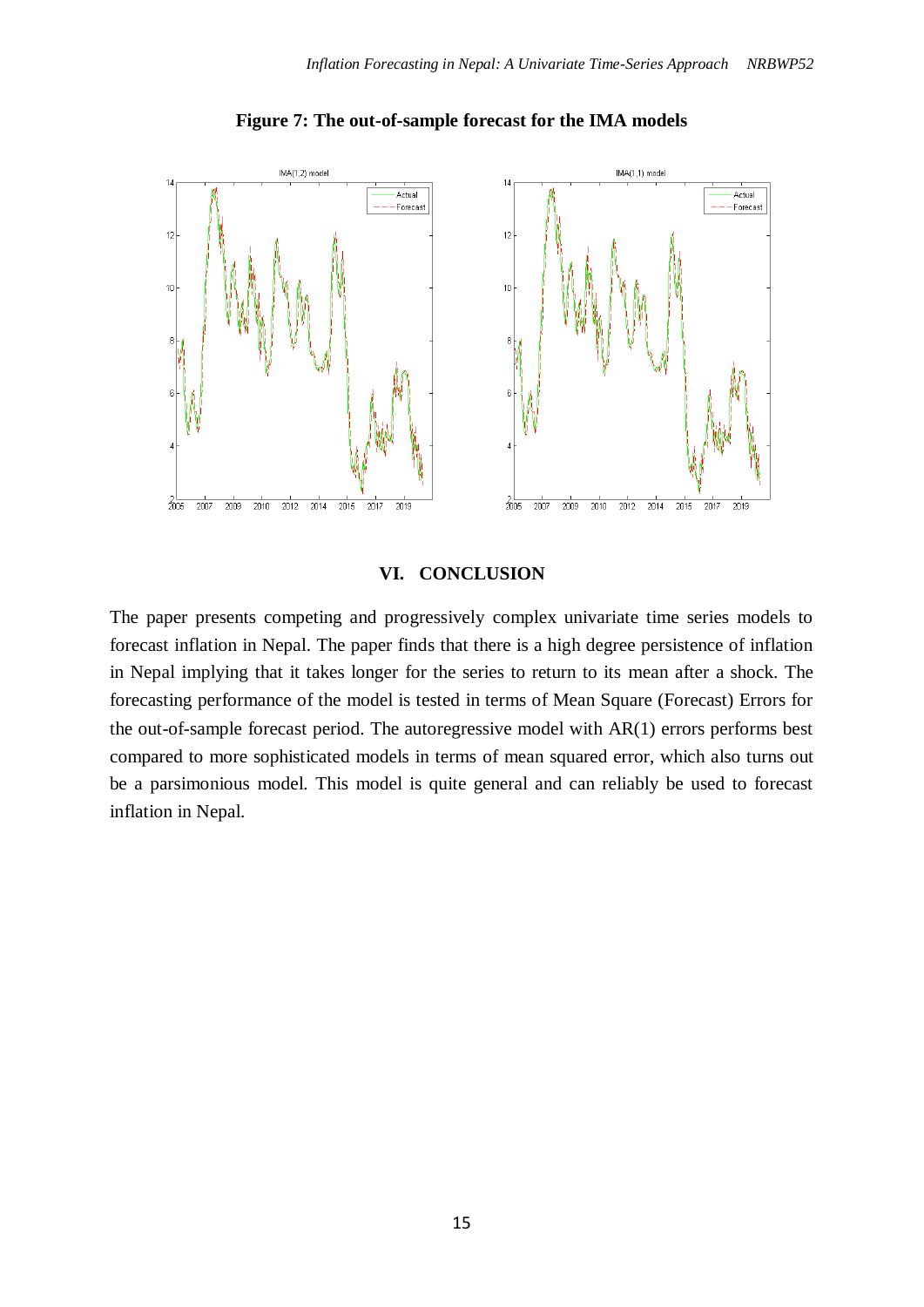#### **REFERENCES**

- Box, G.E. and G.M. Jenkins. 1976. "Time Series Analysis: Forecasting and Control." Hoboken, NJ:Wiley.
- Chatfield, C. 2000. Time Series Forecasting. Chapman and Hall/CRC.
- Davidson, R. and J.G. MacKinnon. 2003. "Econometric Theory and Methods." Oxford University Press.
- Diebold, F.X. 2004. "Elements of Forecasting." Thomson South-Western.
- Enders, W. 2004. "Applied Econometric Time Series." New Delhi: Wiley India (P.) Ltd.
- Hamilton, J.D. 1994. "Time Series Analysis." Princeton University Press.
- Montgomery, D.C., Jennings, C.L. and M. Kulahci. 2015. "Time Series Analysis and Forecasting." New Jersey: John Wiley & Sons.
- Nepal Rastra Bank. 2007. "Inflation in Nepal."
- Nepal Rastra Bank. (Various Issues) Quarterly Economic Bulletin.
- Stock, J.H. and M.W. Watson. 2007. "Why has U.S. Inflation Become Harder to Predict?" Journal of Money, Credit and Banking. Supplement to Vol. 39 (1).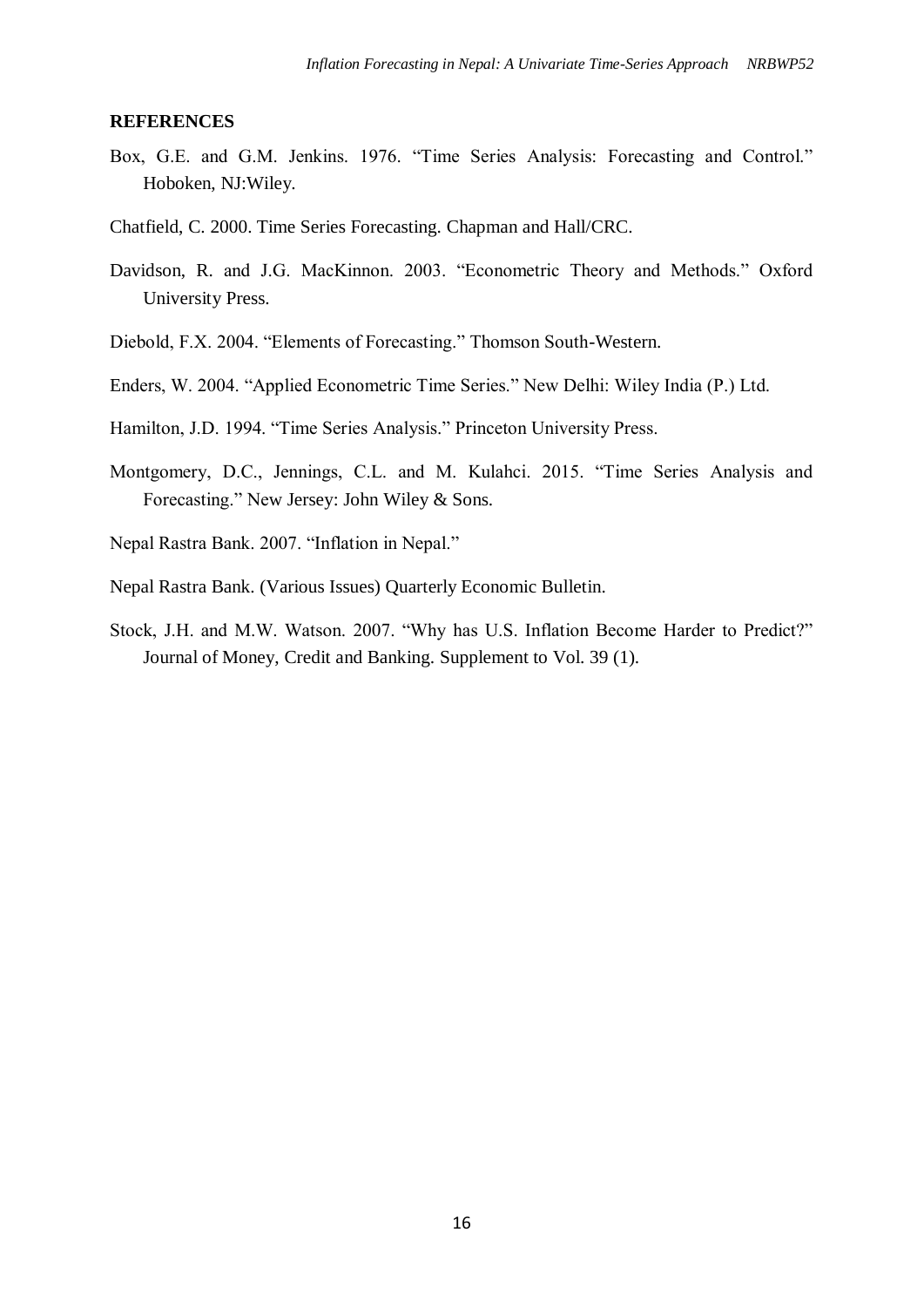## **Appendix 1**

## **Monthly Inflation (year-on-year change in CPI) series**

| Year  |       |       |       |            |       |       |       |       |       |       |       |       |
|-------|-------|-------|-------|------------|-------|-------|-------|-------|-------|-------|-------|-------|
| Month | Aug   | Sept  | Oct   | <b>Nov</b> | Dec   | Jan   | Feb   | March | April | May   | Jun   | July  |
| 2002  | 4.24  | 3.27  | 2.98  | 2.21       | 2.73  | 3.27  | 4.59  | 5.24  | 8.14  | 7.72  | 6.58  | 6.09  |
| 2003  | 5.36  | 5.19  | 5.65  | 5.81       | 4.90  | 4.96  | 4.73  | 4.36  | 1.72  | 1.31  | 1.84  | 2.02  |
| 2004  | 2.38  | 2.63  | 2.61  | 2.68       | 3.11  | 4.59  | 5.70  | 5.75  | 5.84  | 6.42  | 6.19  | 6.65  |
| 2005  | 7.29  | 8.18  | 7.82  | 8.52       | 8.81  | 6.96  | 5.82  | 7.66  | 7.91  | 9.15  | 9.11  | 8.27  |
| 2006  | 7.26  | 6.64  | 7.54  | 7.11       | 7.28  | 7.62  | 8.02  | 6.20  | 5.63  | 4.64  | 4.45  | 5.09  |
| 2007  | 5.63  | 6.05  | 5.43  | 5.31       | 4.63  | 4.73  | 5.27  | 6.05  | 7.92  | 8.27  | 10.10 | 10.69 |
| 2008  | 11.85 | 12.49 | 13.28 | 13.73      | 13.43 | 13.77 | 13.20 | 12.82 | 11.58 | 12.44 | 11.98 | 11.09 |
| 2009  | 10.13 | 9.18  | 8.61  | 9.15       | 10.32 | 10.72 | 10.95 | 9.96  | 9.77  | 8.87  | 8.25  | 9.03  |
| 2010  | 9.50  | 8.57  | 8.76  | 8.38       | 9.47  | 11.26 | 10.11 | 10.59 | 10.58 | 9.37  | 8.69  | 9.58  |
| 2011  | 7.66  | 8.51  | 8.92  | 8.43       | 7.52  | 6.77  | 7.06  | 7.05  | 7.51  | 8.74  | 9.95  | 11.48 |
| 2012  | 11.85 | 11.24 | 10.51 | 10.47      | 10.37 | 9.82  | 10.07 | 10.24 | 9.46  | 8.69  | 8.23  | 7.75  |
| 2013  | 7.86  | 7.94  | 8.41  | 9.97       | 10.28 | 9.72  | 8.76  | 8.84  | 9.47  | 9.75  | 9.45  | 8.08  |
| 2014  | 7.50  | 7.56  | 7.50  | 7.15       | 7.06  | 6.88  | 6.99  | 7.01  | 6.84  | 7.09  | 7.39  | 7.58  |
| 2015  | 6.90  | 7.19  | 8.20  | 10.44      | 11.57 | 12.05 | 11.29 | 10.24 | 9.70  | 10.05 | 11.13 | 10.44 |
| 2016  | 8.62  | 7.89  | 6.73  | 4.75       | 3.83  | 3.15  | 3.26  | 2.94  | 3.77  | 3.35  | 2.78  | 2.71  |
| 2017  | 2.28  | 3.39  | 3.10  | 3.85       | 4.16  | 4.00  | 4.99  | 5.96  | 5.32  | 5.23  | 4.11  | 4.58  |
| 2018  | 4.19  | 3.87  | 4.68  | 4.15       | 3.71  | 4.57  | 4.35  | 4.20  | 4.43  | 4.16  | 6.17  | 6.02  |
| 2019  | 6.95  | 6.16  | 6.20  | 5.76       | 6.55  | 6.82  | 6.87  | 6.70  | 6.74  | 5.83  | 4.54  | 4.78  |
| 2020  | 3.49  | 4.52  | 3.79  | 4.05       | 2.93  | 3.56  | 2.70  | 3.02  |       |       |       |       |

Note: The year refers to Nepalese fiscal year. For example, 2002 corresponds to the FY 2002/2003.

Source: Quarterly Economic Bulletins of Nepal Rastra Bank.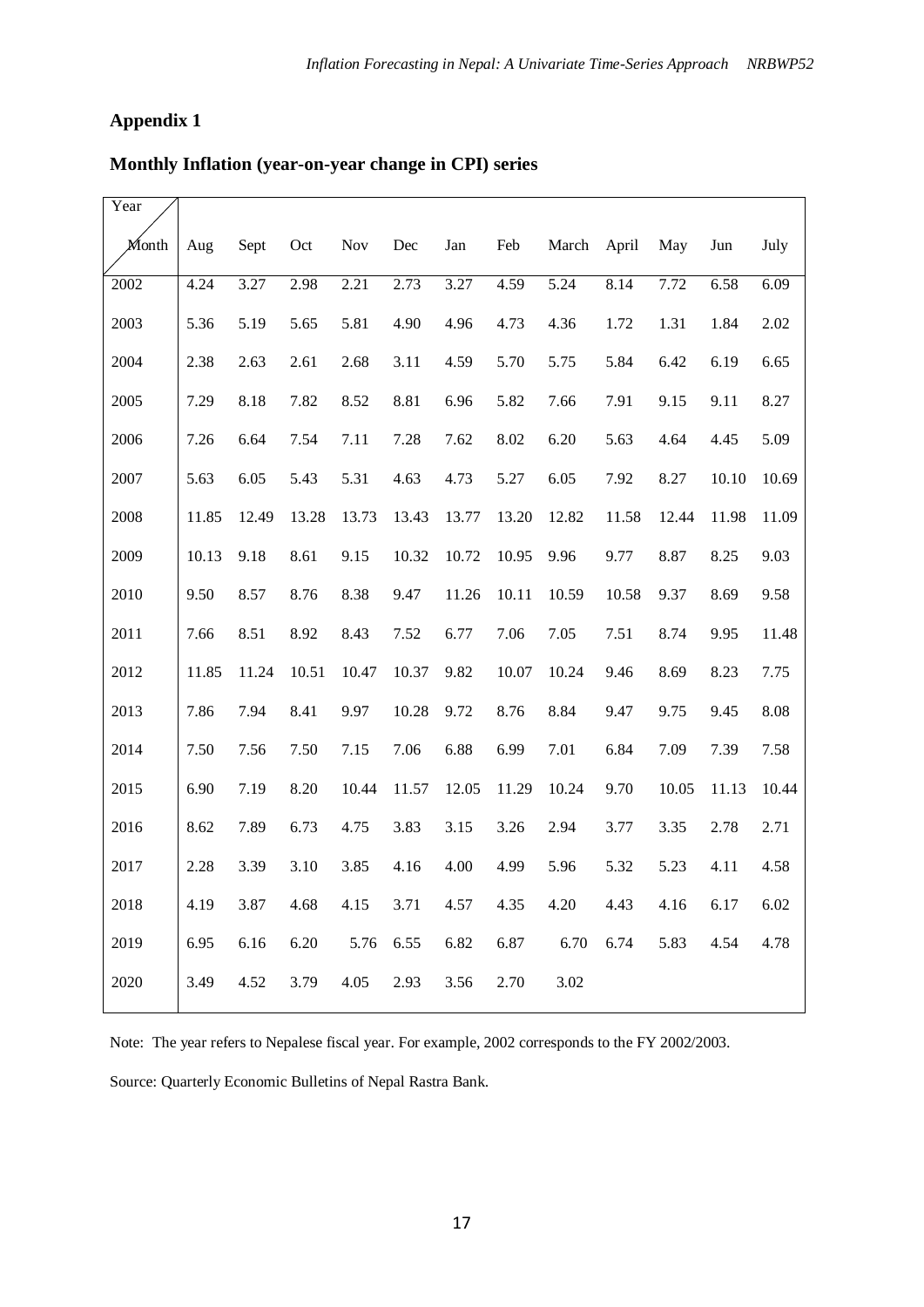## **Appendix 2**

Concentrated log-likelihood function  $l_c(\phi|y)$  for AR model with AR(1) errors (Model 8)



The graph reveals that the concentrated log-likelihood function has two local maxima. If we use the initial or starting value 0,  $\hat{\phi} = 0.3031$ , whereas the coefficient is 0.9737 if the starting value is 0.9. We need to determine the global maximum between these values. The loglikelihood values and the parameters associated with these two values of  $\hat{\phi}$  are given below:

| Two local maxima of $l_c(\phi y)$ |  |  |  |
|-----------------------------------|--|--|--|
|-----------------------------------|--|--|--|

| Log-likelihood value | Ф      |        |        | $\hat{\sigma}^2$ |
|----------------------|--------|--------|--------|------------------|
| $-258.9987$          | 0.2578 | 0.6547 | 0.9132 | 0.6153           |
| $-261.5367$          | 0.9759 | 2.5844 | 0.2309 | 0.6380           |

From the table it is evident that the first maximum ( $\hat{\phi} = 0.2578$ ) is the global one.